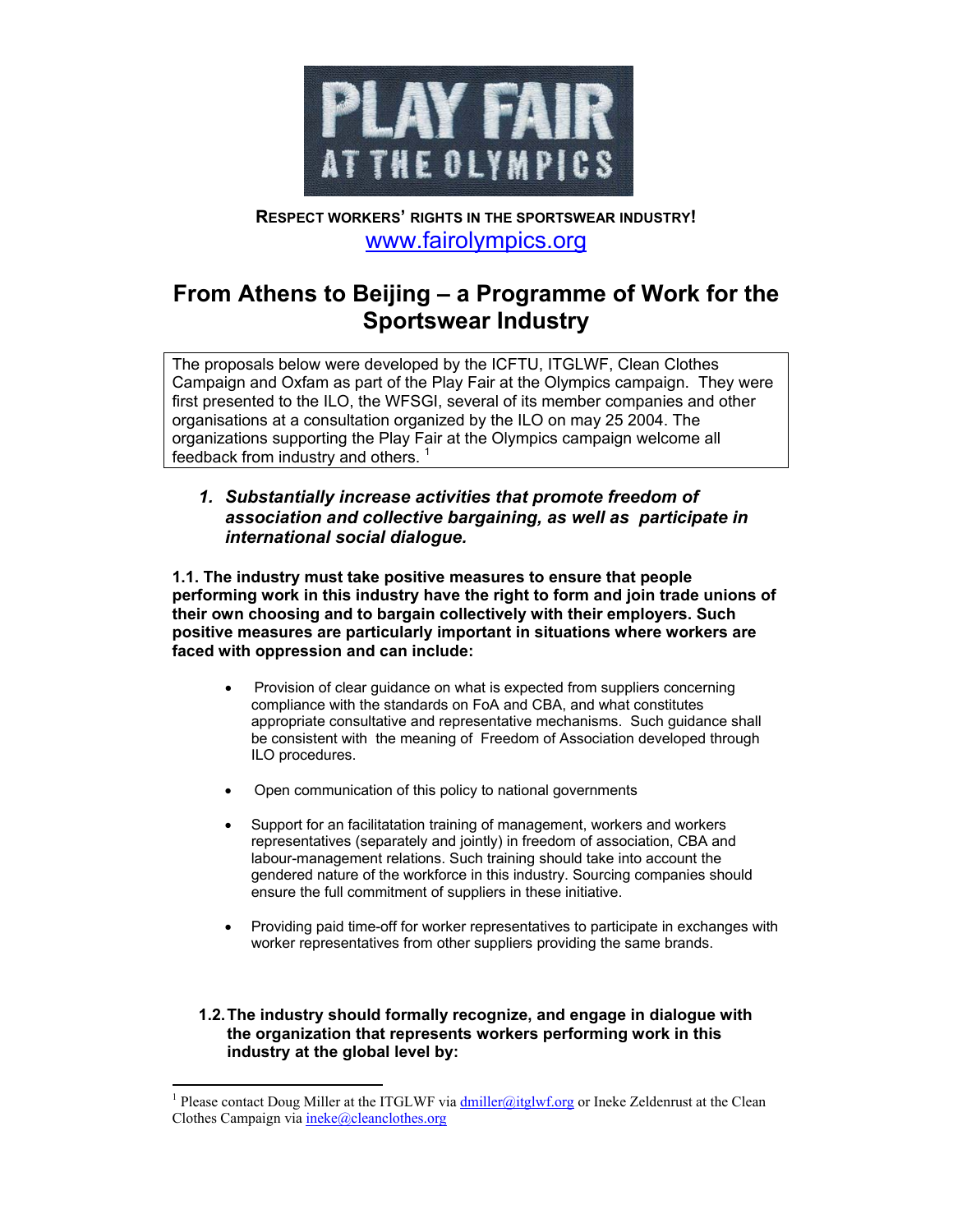- Entering into a formal agreement (framework agreement) to be negotiated between the ITGLWF and the WFSGI and its member companies and signed by the ITGLWF and the WFSGI and its member companies.
- The purpose of the sectoral framework agreement is to establish a mutual relationship, which can facilitate freedom of association and collective bargaining as the preferred mechanism for implementing fundamental employment rights and resolving labour disputes in supplier factories in the sector.
- The sectoral framework agreement will contain a set of standards, which represents best practice from the industry and which makes direct reference to internationally recognized labour standards (ILO and UN declaration of human rights). It shall include all of the human rights standards identified by the ILO as being the fundamental rights at work PLUS the right to a living wage based on a regular working week that does not exceed 48 hours, humane working hours with no forced overtime, a safe and healthy workplace free from harassment, and in a recognized employment relationship with labour and social protection.
- It shall explicitly state that these policies can not be used to weaken any already existing protection for workers established through law or practice (for example by adding that when code and law conflict, the company will follow whichever offers the highest protection to workers.
- A key provision in the sectoral framework agreement shall be access for the ITGLWF to supplier locations of WFSGI member firms for the purposes of facilitating recognition of trade unions of the workers choosing consistent with the principles of freedom of association <sup>2</sup>
- **The ongoing negotiations of a sectoral agreement shall in no way prejudice present of future efforts within member firms of the WFSGI to meaningfully address the issues of freedom of association and collective bargaining, as outlined under 1.1 and, nor shall it impede or replace any other efforts taken by sportswear companies, individually or collectively, as outlined under 2.1 and 2.2.**

## *2. Company-based and industry-wide action and cooperation with relevant stakeholders to ensure large-scale, credible and effective code implementation:*

#### **2.1: Not withstanding the succesfull negotiation of a sectoral framework agreement, improve and align code standards and compliance programmes with best practice in the sector, including:**

- Creating management systems to ensure that managerial responsibility is assigned appropriately in ensuring that suppliers are aware of their responsibilities in respecting all of the fundamental rights that people have at work.
- Creating the infrastructure to deal with complaints by recognizing trade unions and providing paid release for trade union representatives to be trained in resolving disputes over employment rights, and developing confidential and accessible means for workers to report exploitation and abuse. Ensuring timely and effective handling of complaints regarding violations.

 $\overline{\phantom{a}}$ 

<sup>&</sup>lt;sup>2</sup> Including those not affiliated to the ITGLWF.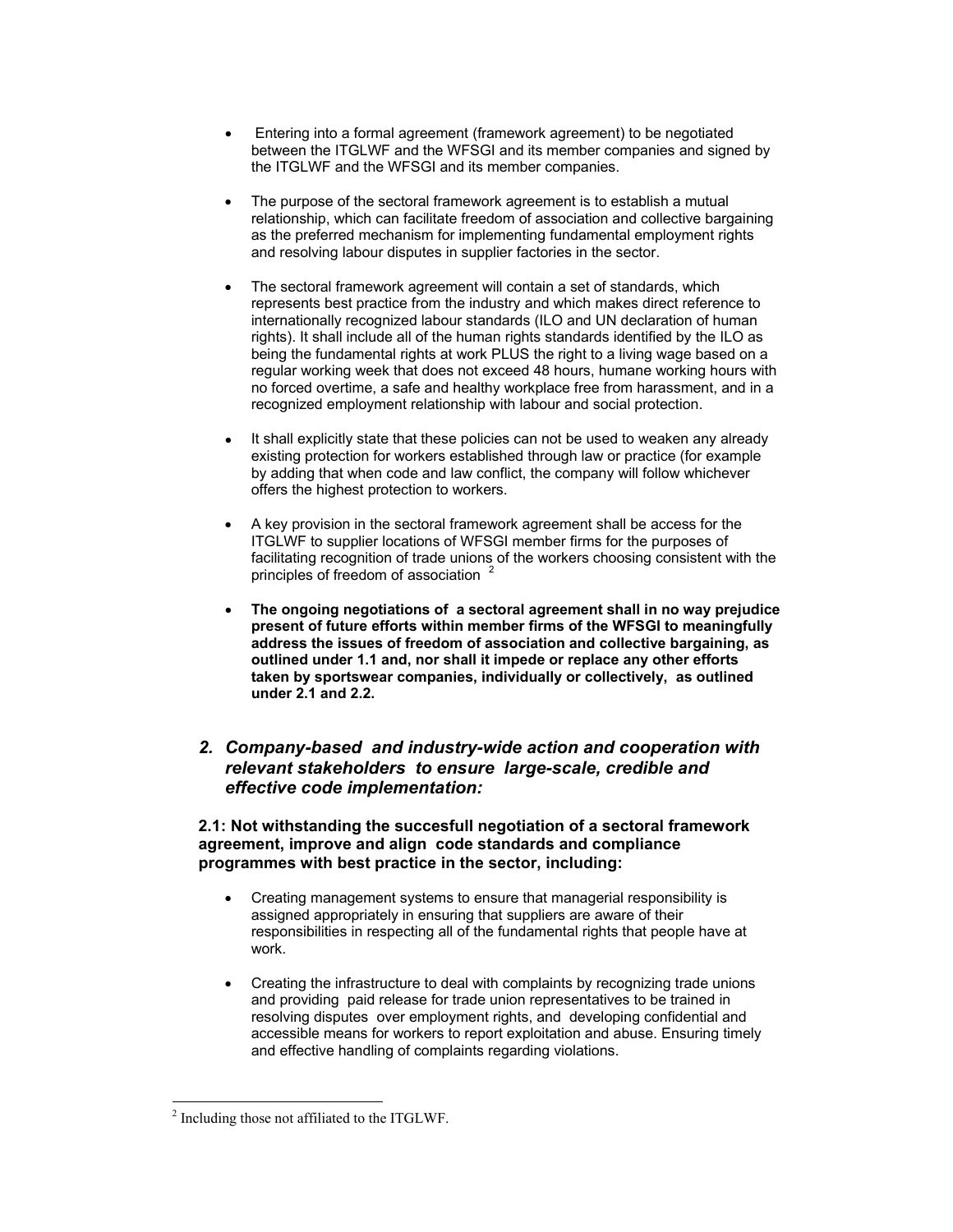- Mapping and investigating supply chains and developing mechanisms to ensure that the company knows where and under what circumstances work is performed throughout their supply chains.
- Without prejudicing existing trade unions representation working with credible (local) organizations that have the confidence of workers and their trade unions to conduct, or assist in conducting, social audits or workplace inspections;
- Providing workers with independent education and training concerning their rights at work, and increasing workers participation as well as consultation and cooperation with local trade unions and labour related NGOs in all activities related to code implementation.
- Undertaking concrete activities to promote freedom of association, collective bargaining and credible worker presentation in line with 1.1.
- Increasing transparency about the composition and conditions in the supply chain and about code implementation activities, with priority on ensuring feedback to the workers themselves.
- Addressing the negative impacts that their purchasing practices can have on code compliance by developing more stable relationships with suppliers, providing sufficient lead times so that production can be carried out using humane working hours and by fully reflecting the costs of observing labour standards in the prices that they offer their supplier or in the bids that they accept from suppliers, and ensure that the workers concerned actually benefit.

#### **2.2. Calling for a more active role for the ILO in code implementation and verification**

• The industry shall undertake an investigation jointly with the ILO in which the present organization of the industry, in relation to purchasing practices, is considered with a view to publishing a set of recommendations for the industry with respect to lead times and schedules, unit prices, capacity planning and their impact on working conditions.

The investigation should be based upon terms of reference to be jointly agreed by the campaign partners, the industry and the ILO and based on the principle of worker centred research.

The industry shall press the ILO to take a more proactive role in the whole area of code implementation and verification. This could include the development of standards for social auditing, participation in code implementation and monitoring projects , assisting in capacity building on the ground, the development of curriculum and delivery in training modules, for example for CSR staff of sportswear companies, at its center in Turin and the appointment/accreditation by the ILO of social auditors.

# **Beyond Geneva**

• **Publicly and practically support the programme as outlined above**